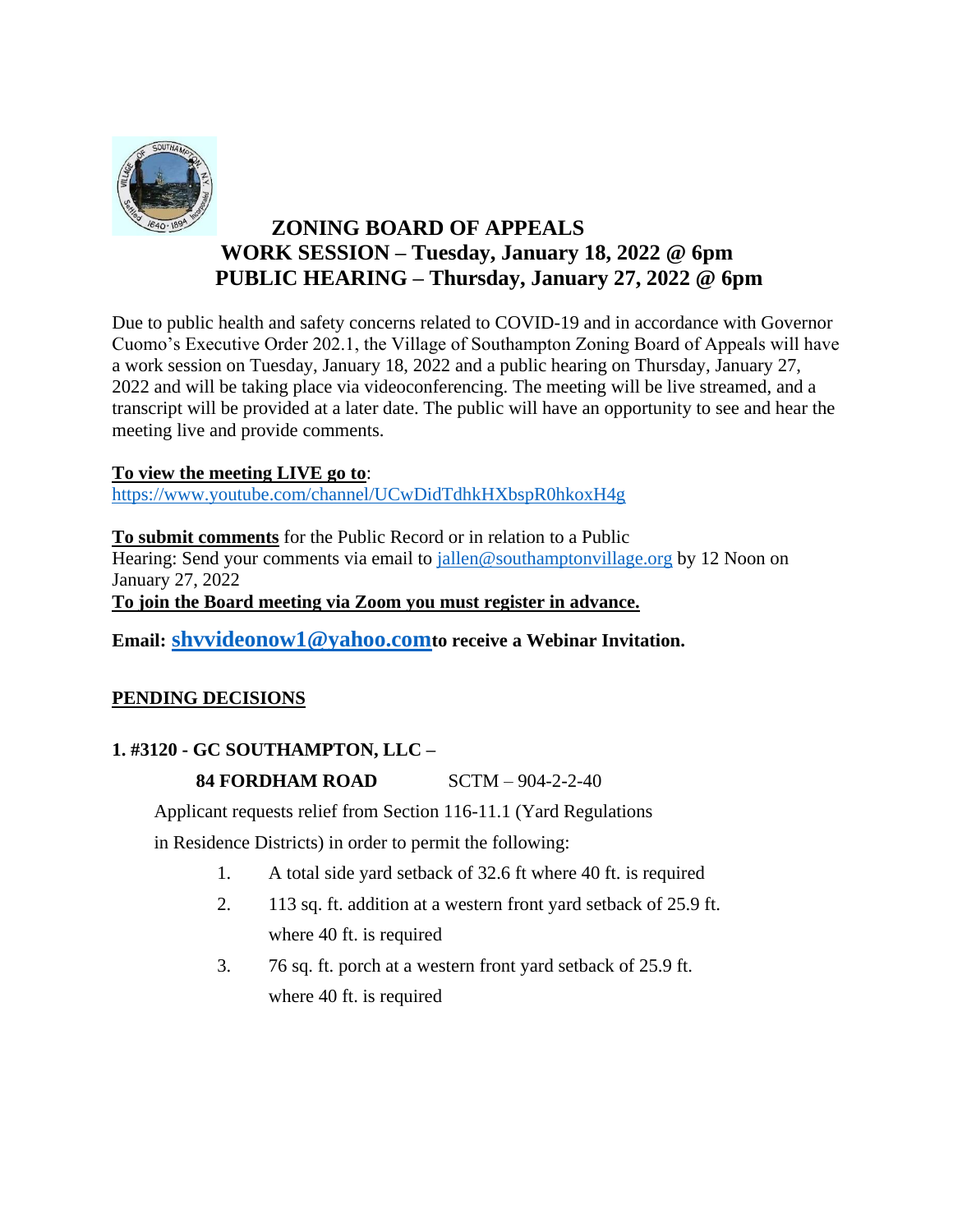#### **PENDING CASES**

#### **1. 3110 - NORTH MAIN LLC – 54 NORTH MAIN STREET**

 $SCTM - 904 - 5 - 5 - 8$ 

Applicant requests relief from Section 116-11.1 (Yard Regulations in Residence Districts), Section 116-11F(7)(Flagpole Lots) and Section 116-12E (Pyramid Law) in order to permit a two-lot subdivision as follows:

- 1. For proposed lot #2: A 0 ft. setback from proposed southern lot line for existing one-story building where 23.02 ft. is required and a total side yard variance of 51.14 ft. where 57.54 ft. is required.
- 2. 871 cu. ft. for existing one-story building from proposed southern lot line.

# **2. # 3122 - TODD GROSSMAN AND TAMARA CARMICHAEL – 93 DAVID WHITES LANE** SCTM – 904-8-2-47

Applicant requests relief from Section 116-11.1 (Yard Regulations in Residence Districts) in order to permit the following:

- 1. 479.3 sq. ft. detached garage to a northern front yard setback of 37 ft. where 40 ft. is required
- 2. 215.6 sq. ft. pool house to a northern front yard setback of
- 3. 30.4 ft. where 40 ft. is required
- 3. 215.6 sq. ft. pool house to a southern rear yard setback of 19.4 ft. where 20 ft. is required
- 4. 540 sq. ft. swimming pool to a northern front yard setback of 32.8 ft. where 40 ft. is required
- 5. 540 sq. ft. swimming pool to a southern rear yard setback of 14.7 ft. where 20 ft. is required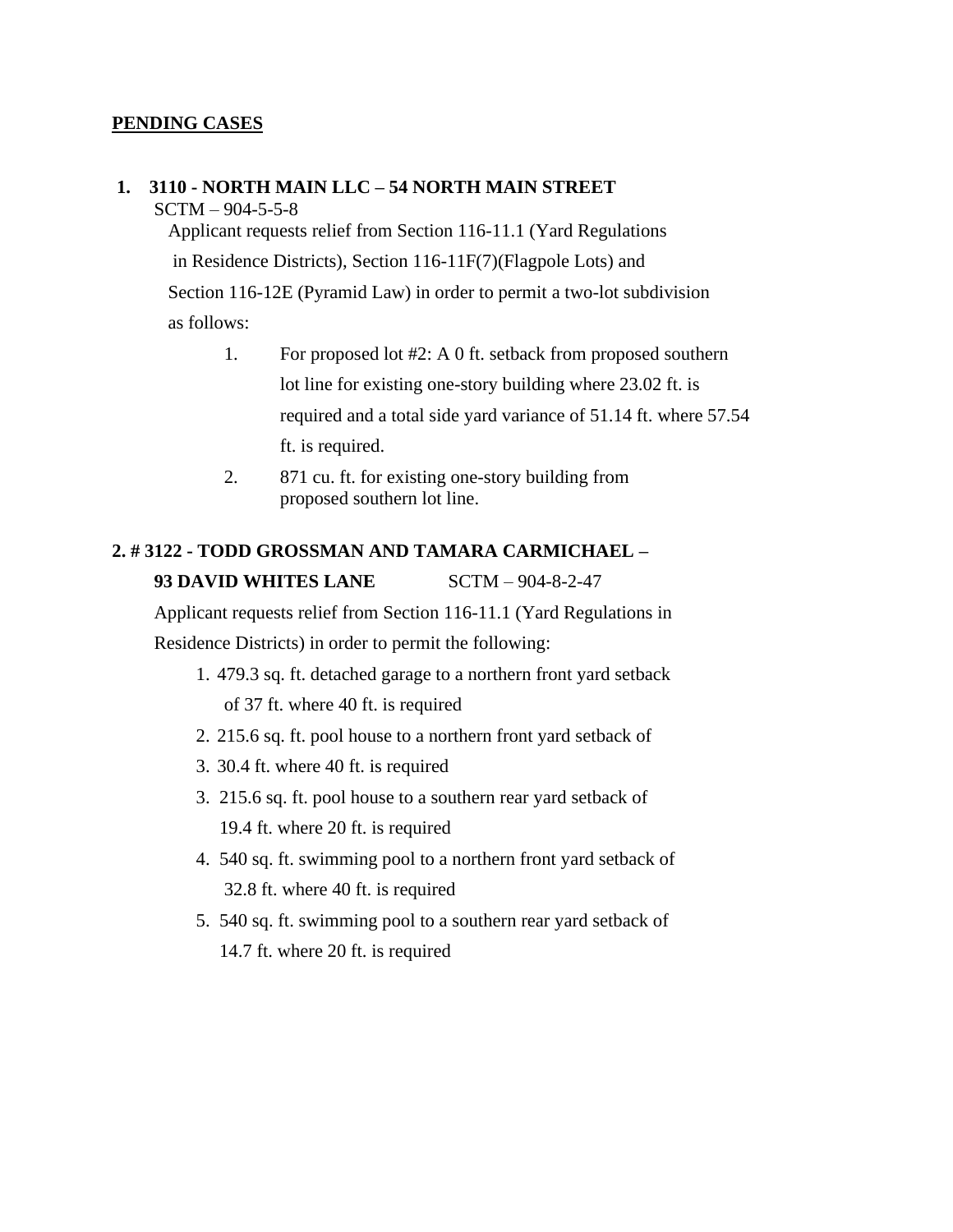#### **3. # 3117 - POST CROSSING LLC – 104 POST CROSSING**

SCTM – 904-7-1-17

Applicant requests relief from Section 116-11.1 (Yard Regulations in Residence Districts) in order to permit the following:

**1.** A 520 sq. ft. accessory garage with a covered patio to a western rear yard of 10 and a southern side yard of 10 ft. where 15 ft. is required.

## **4. # 3123 - STEVEN W. & MELISSA K. SHAPIRO – 17 TOYLSOME PLACE**

SCTM – 904-18-1-20.3 Applicant requests relief from Section 116-11.1 (Yard Regulations

in Residence Districts) in order to permit the following:

1. A 456 sq. ft. swimming pool to an eastern front yard setback

of 32.9 ft. where 40 ft. is required.

## **5. #3104- TOWN OF SOUTHAMPTON – 51 POND LANE; ADJOURNED PENDING SEQRA DETERMINATION FROM PLANNING BOARD**

SCTM – 904-14-3-16

Applicant requests relief from Section 116-9A(b)[1](Accessory Structure

Not To Exceed 520 sq. ft), Section 116-9A(d(Accessory Structure Not To

Exceed 16 ft. in Height), Section 116-9A(3)(Accessory Buildings Not To

be Placed Within Front Yard), Section 116-9A(1)(e)(No Cellars in Accessory

Buildings) in order to permit the following:

- 1. A 570 sq. ft. accessory structure as follows:
	- A. To an eastern front yard setback of 36.9 feet where 50 ft. is required and where accessory structures are not to exceed 520 sq. ft.
	- B. To a height of 24 ft. where 16 ft. is the maximum permitted.
	- C. With a cellar and heating where it is not permitted.
- 2. Access driveway to a width of 20 ft. where 24 ft. is required.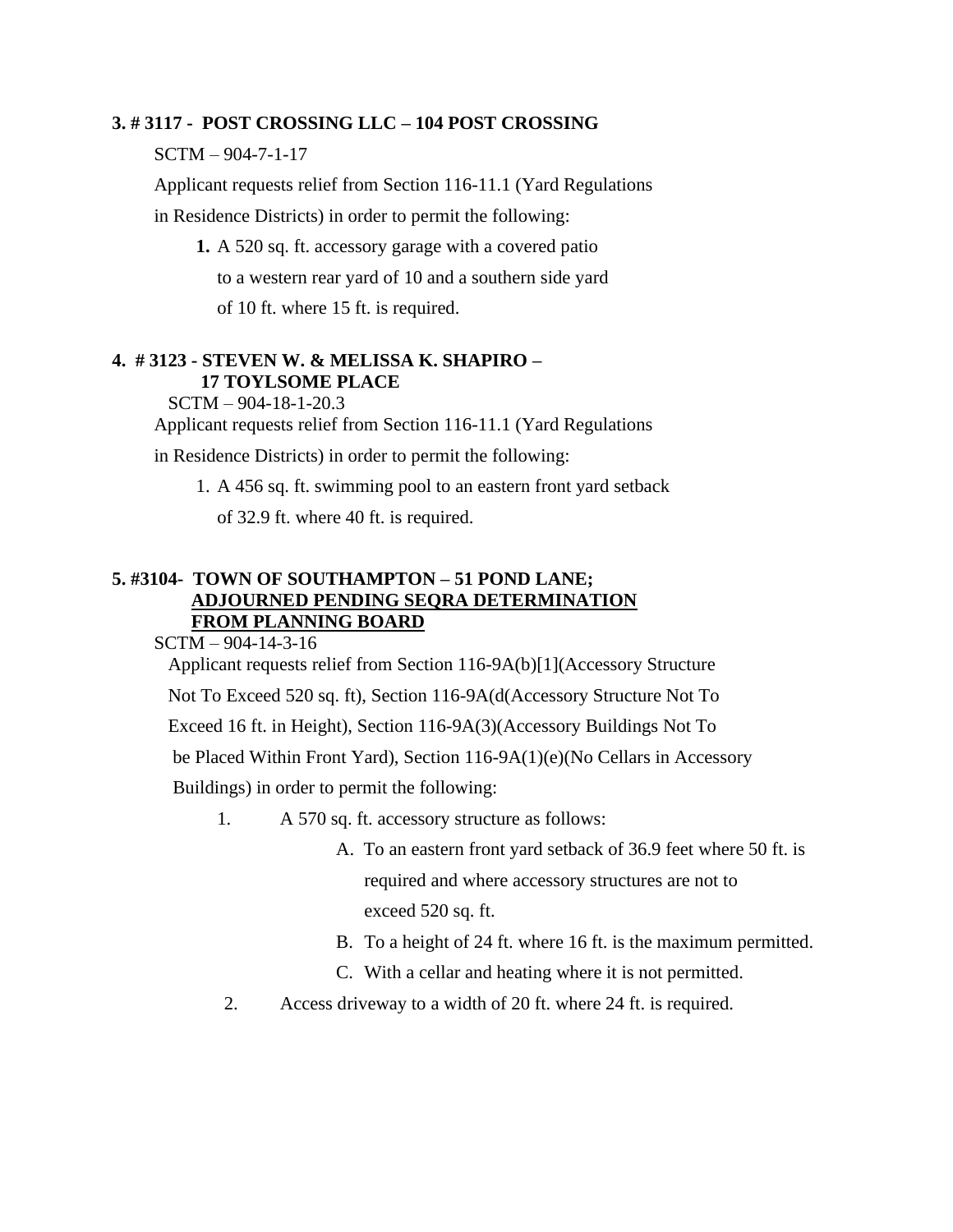### **6. # 3121 - 199 COOPERS NECK LANE, LLC –**

## **199 COOPERS NECK LANE** SCTM – 904-12-2-41

Applicant requests relief from Section 116-11.1 (Yard Regulations in

Residence Districts) in order to permit the following:

1. 6,945 tennis court to a eastern front yard setback of 35.7 feet where 90 feet is required

## **7. #3116- OX HOUSE 1000, LLC – 375 OX PASTURE ROAD**

SCTM – 904-11-3-31

Applicant requests relief from Section 116-11.1C(1)(Minimum Distance From

Street For Accessory Buildings) in order to permit the following:

1. 5712 sq. ft. sunken tennis court to a northern front yard setback of 40 ft. where 90 ft. is required.

#### **8***.* **#3124- LUX CONSTRUCTION & DESIGN LLC – 80 HARVEST LANE**

SCTM – 904-1-3-84.34

Applicant requests relief from Section 116-11.1 (Yard Regulations

in Residence Districts) in order to permit the following:

- 1. A 100 sq. ft. one story addition with an 88 sq. ft. covered front porch to a side yard setback of 28.9 ft where 35 ft. is required and a total side yard setback of 39.9 ft. where 46 is required.
- 2. A 768 sq. ft. two-story addition to a rear yard setback of 48 ft. where 60 ft is required.113 sq. ft. addition at a western front yard setback of 25.9 ft. where 40 ft. is required.

## **NEW CASES**

#### **1. #3115 - ALVISE ORSINI & GEOFFREY VAN RAEMDONCK – 143 HERRICK ROAD** SCTM – 904-19-2-26 Applicant requests relief from Section 116-11.1 (Yard Regulations

in Residence Districts) and Section 116-12E (Pyramid Law) in order

to permit the following:

1. 180 sq. ft. one story addition to an eastern front yard setback of 27 ft.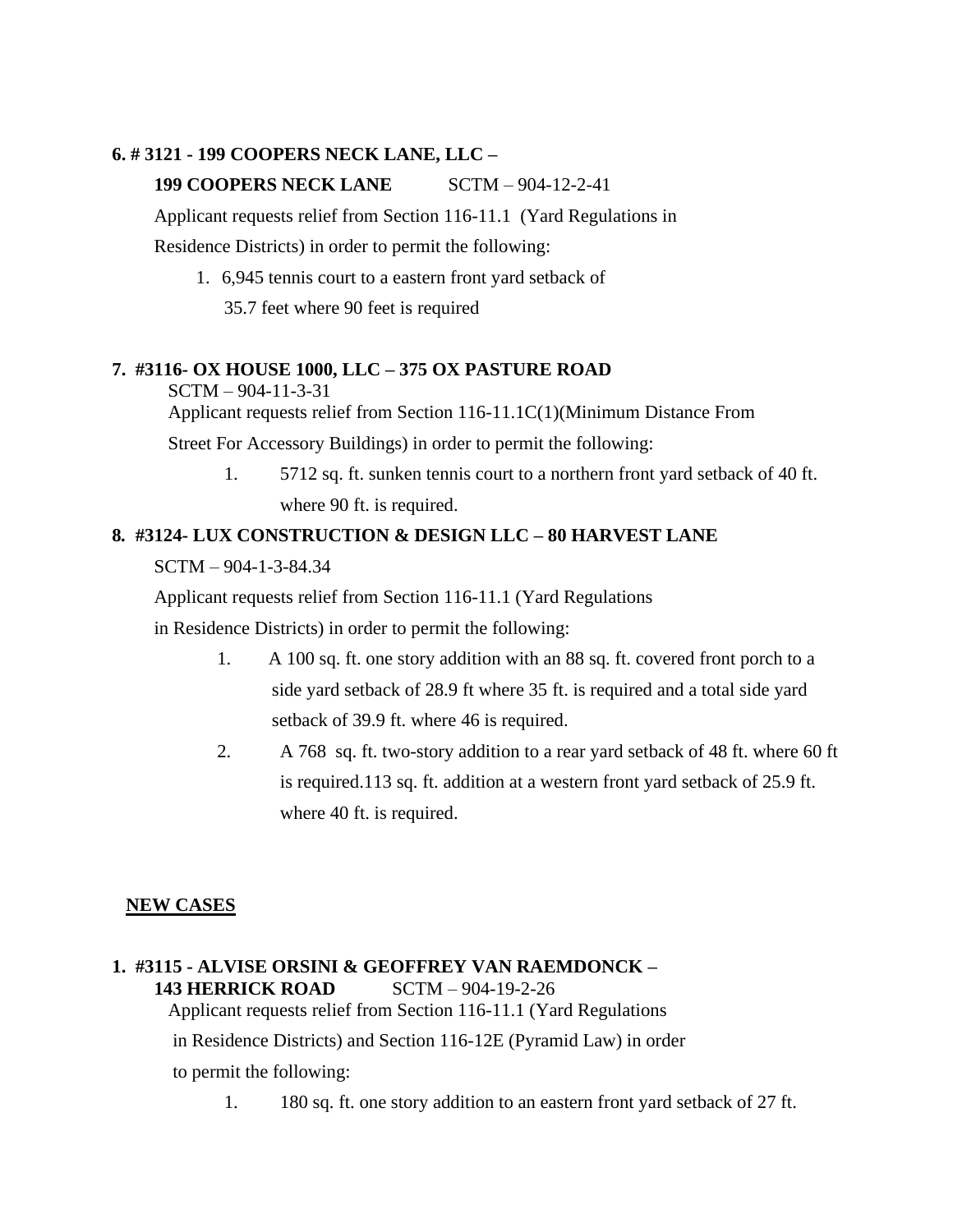where 30 ft. is required.

2. A 1040 sq. sq. ft. one story addition to a northern side yard setback of 14 ft. where 15 ft. is required and where 6 cu. ft. is beyond the pyramid skyplane.

## **2***.* **#3125 - MICHAEL & KATHLEEN ANDERSON – 41 VAN BRUNT STREET**

## SCTM – 904-8-2-18

Applicant requests relief from Section 116-11.1 (Yard Regulations

in Residence Districts), Section 116-11.2 (Lot Coverage) and

Section 116-17.1 (Maximum Floor Area of Dwellings) in order to

permit the following:

- 1. A 640 sq. ft. one story addition to a southern front yard setback of 26.7 ft. where 30 ft. is required and a 7.8 western side yard setback where 15 ft. is required.
- 2. 3968 sq. ft. of proposed gross floor area where 2794 sq. ft. is the maximum permitted.

# **3***.* **#3126 - MENTON LLC – 53 LAYTON AVENUE**

## SCTM – 904-5-4-28

Applicant requests relief from Section 116-9A(3)(Accessory Buildings Shall Not Be Placed Within a Front Yard) in order to permit the following:

- 1. A 416 sq. ft. swimming pool to a northern front yard setback of 35 ft.
- 2. Pool equipment to a western side yard setback of 13 ft. where 20 ft. is required.

## **4***.* **#3127 - HAMPTON VILLAGE LLC – 220 HAMPTON ROAD**

## SCTM – 904-7-5-41.4

Applicant requests relief from Section 116-5D (Table of Use Regulations for Business Districts and Section 116-5E (Table of Dimensional Regulations for Business Districts) in order to permit a special exception use as follows: